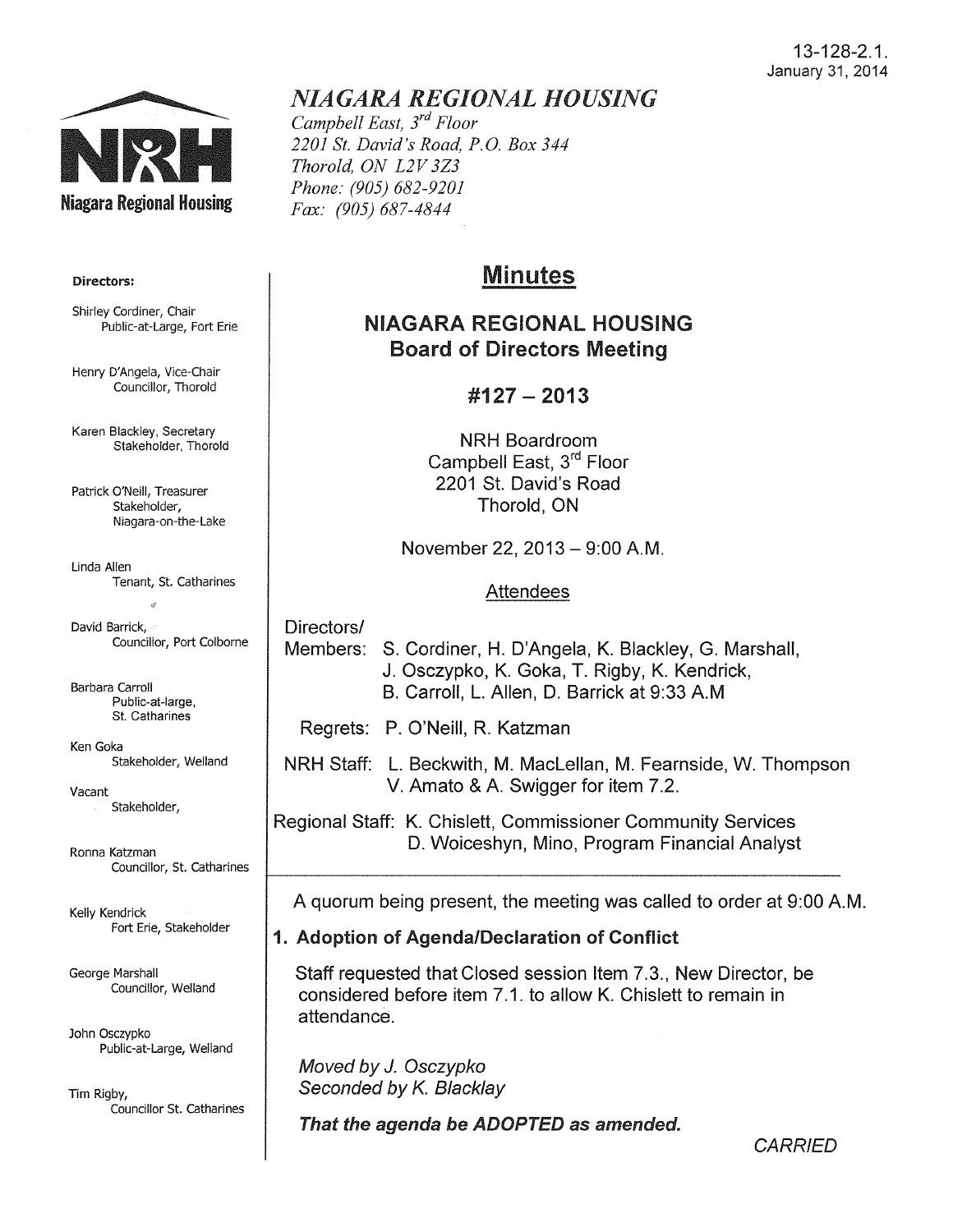No conflicts of interest were declared.

### 2. Approval of Minutes

2.1. Minutes of the October 25, 2013 Meeting

Moved by *T.* Rigby Seconded by K. Goka

That the minutes of the October 25, 2013 meeting be ADOPTED.

**CARRIED** 

### Business Arising

2.2. Committee Membership.

Moved by K. Kendrick Seconded by K. Blackley

#### That the NRH Board REVIEWS committee membership and APPROVES the removal of action item #15 from the Action List.

**CARRIED** 

Sign-up sheet for 2014 Appeal hearings was passed around the table; Directors were requested to indicate dates for which they are available.

The report asks Directors to reaffirm their commitment to the committees(s) on which they currently serve and/or express interest in other committees. The General Manager requested Directors to advise staff within one week.

2.3. NRH Oath of Confidentiality

Staff advised that new wording was provided by legal department.

Moved by *T.* Rigby Seconded by G. Marshall

### That the NRH Board of Directors APPROVES the revised NRH Oath of Confidentiality.

**CARRIED** 

Directors signed the revised Oath.

Staff was directed to double check that new wording is correct as the oath no longer specifically references confidentiality after a Director leaves the Board.

Action by: L. Beckwith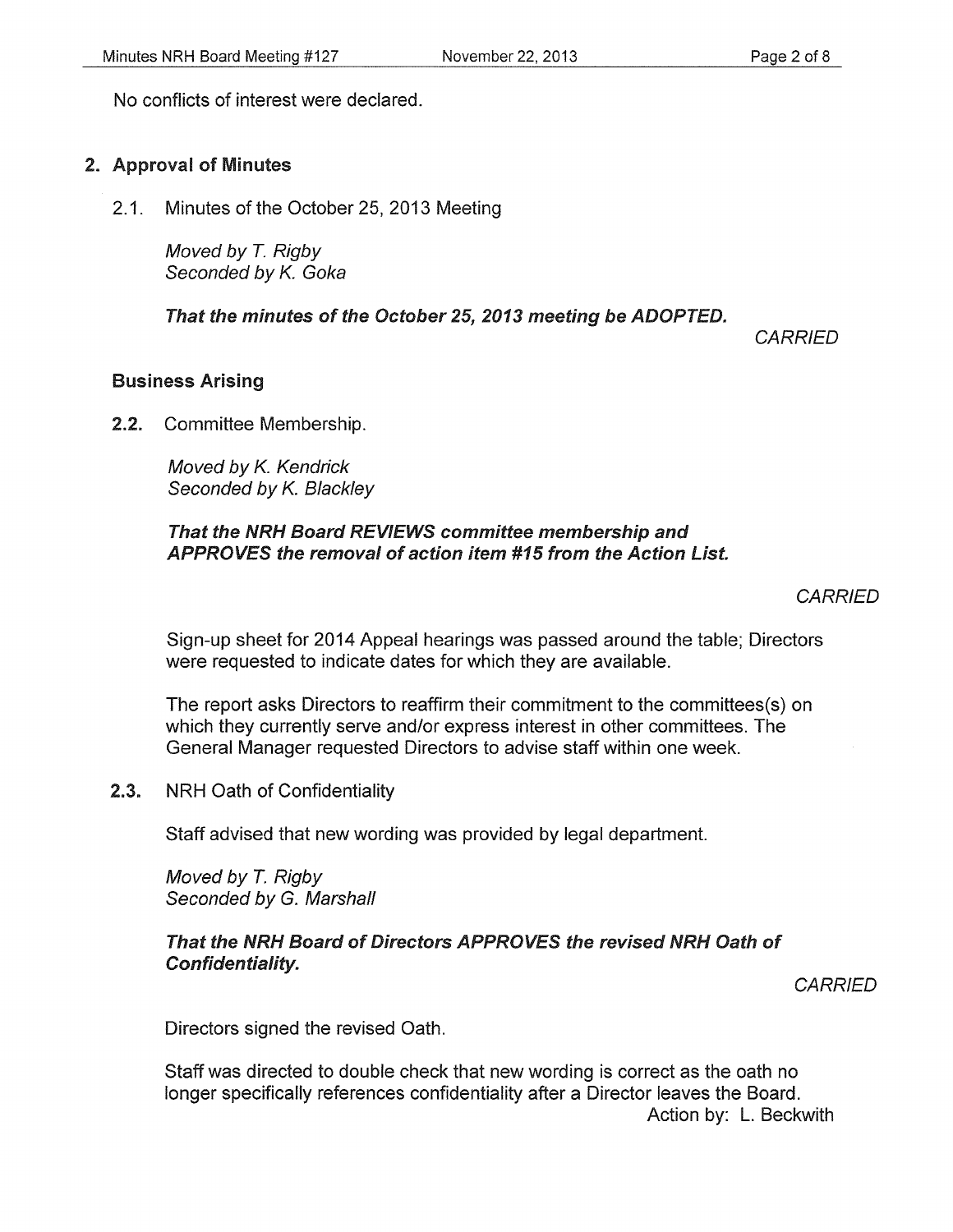2.4. Housing and Homelessness Action Plan

Directors were advised that Niagara's 10 Year Housing and Homeless Action Plan was approved by the Province and Council.

The approval will be announced in the Atrium later this morning. With the Board's permission the meeting will break at 9:50A.M. to attend the event scheduled to start at 10:00 A.M. Media will be present.

Unspent funding from one of Community Services programs has been approved for a pilot Eviction Prevention Program for Housing Providers. Welcome Home Kits consisting of start-up necessities such as dishwashing liquid, pots and pans etc. will be provided to people new to setting up a home, such as those fleeing abuse or just moving out of a shelter.

3. Presentation - no presentation scheduled

#### 4. Staff Reports

4.1. Development of a New Long-Term Federal Plan to Fix Canada's Housing Crunch - Report 13-127-4.1.

There was discussion on how the use of 30% of income as a definition of affordable housing can be misleading. For example, a household of five living on 30% of \$25,000 is not the same as a one person household living on 30% of the same income.

Moved by B. Carroll Seconded by *K.* Blackley

That the NRH Board SUPPORTS the Federation of Canadian Municipalities (FCM) resolution as amended and REFERS report 13-127-4.1. Development of a New Long-Term Federal Plan to Fix Canada's Housing Crunch to Public Health and Social Services Committee as amended for consideration.

**CARRIED** 

4.2. Response to Hoarding in Niagara- Report 13-127-4.2.

The Board reviewed Niagara's Collaborative Framework for dealing with Hoarding issues and directed staff to include in the report that hoarding may now be considered a mental health disorder.

Moved by *H.* D'Angela Seconded by *K.* Kendrick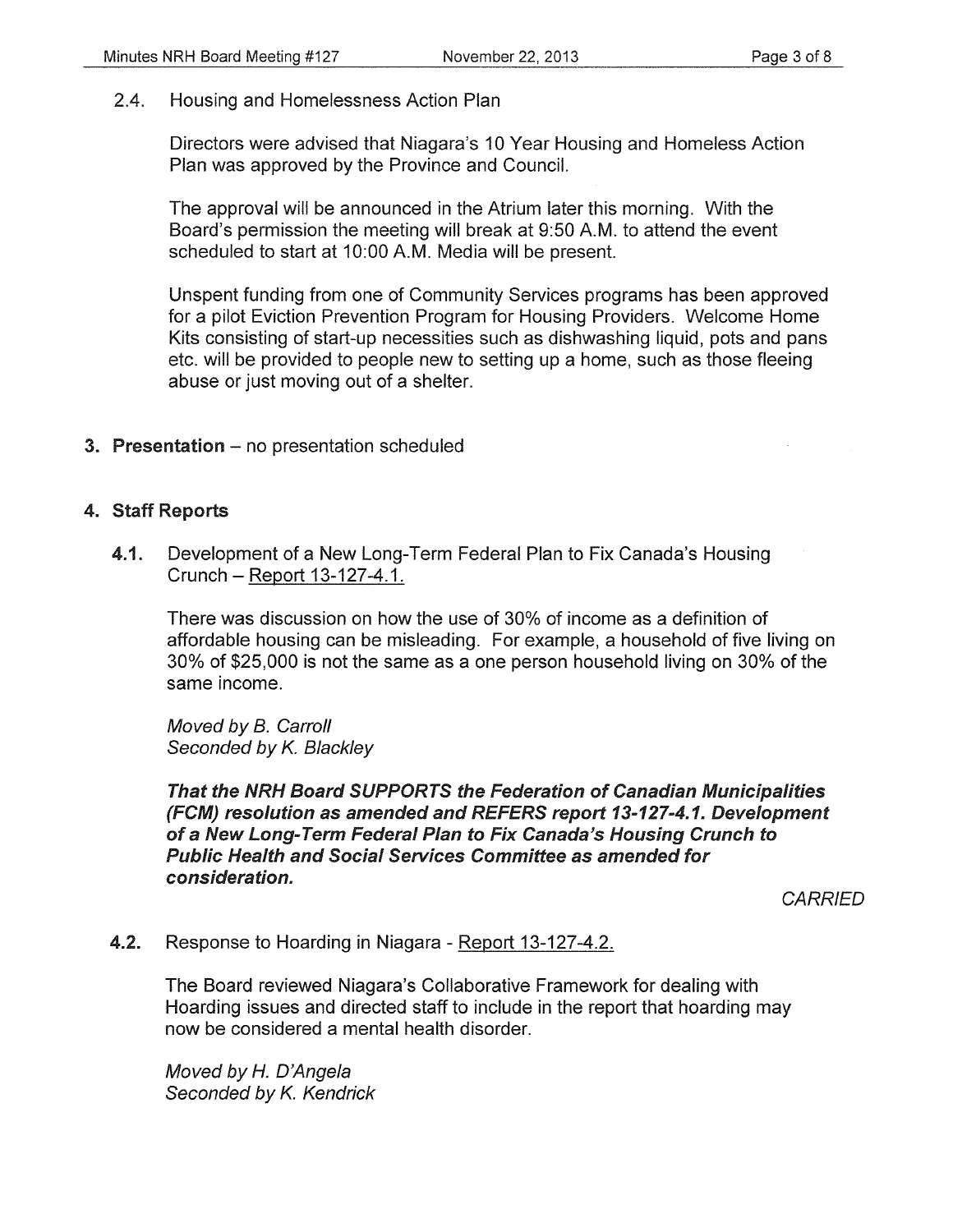That Niagara Regional Housing Board of Directors REFERS report 13-127-4.2. Response to Hoarding in Niagara to Public Health and Social Services Committee, as amended, for information.

**CARRIED** 

4.3. NRH Approach to Hoarding Behaviours – Report 13-127-4.3.

Moved by *K.* Blackley Seconded by *H.* D'Angela

### That Niagara Regional Housing Board of Directors RECEIVES report 13-127-4.3. NRH Approach to Hoarding Behaviours for information purposes.

**CARRIED** 

W. Thompson left the meeting at 9:30 A.M. to meet Cogeco. D. Barrick joined the meeting at 9:33A.M.

4.4. Housing Services Act - Special Needs Housing – Report 13-127-4.4.

Moved by *K.* Kendrick Seconded by *K.* Goka

That the NRH Board APPROVES the following local rules related to special needs housing and the requirements of Special Needs Housing Administrators (SNHAs):

- 1. That status quo is maintained for the following rules related to special needs housing:
	- a) NRH will continue to be the special needs housing administrator for all modified units without supports; and,
	- b) Households living in special needs units are immediately eligible to receive RGI upon the determination of RGI eligibility.
- 2. That the six (6) Special Needs Housing Administrators (identified in O.Reg. 367111, Schedule 3 develop policies and processes related to special needs housing, as required by the Housing Services Act (HSA), by June 30, 2014.

**CARRIED** 

Discussion ensued regarding persons with special needs. Applicants are asked if they have any special needs when they apply for housing; or, once housed, a tenant may develop special needs. In this case the tenant may request a transfer to a live in a modified unit if they are able to live independently with or without agency supports.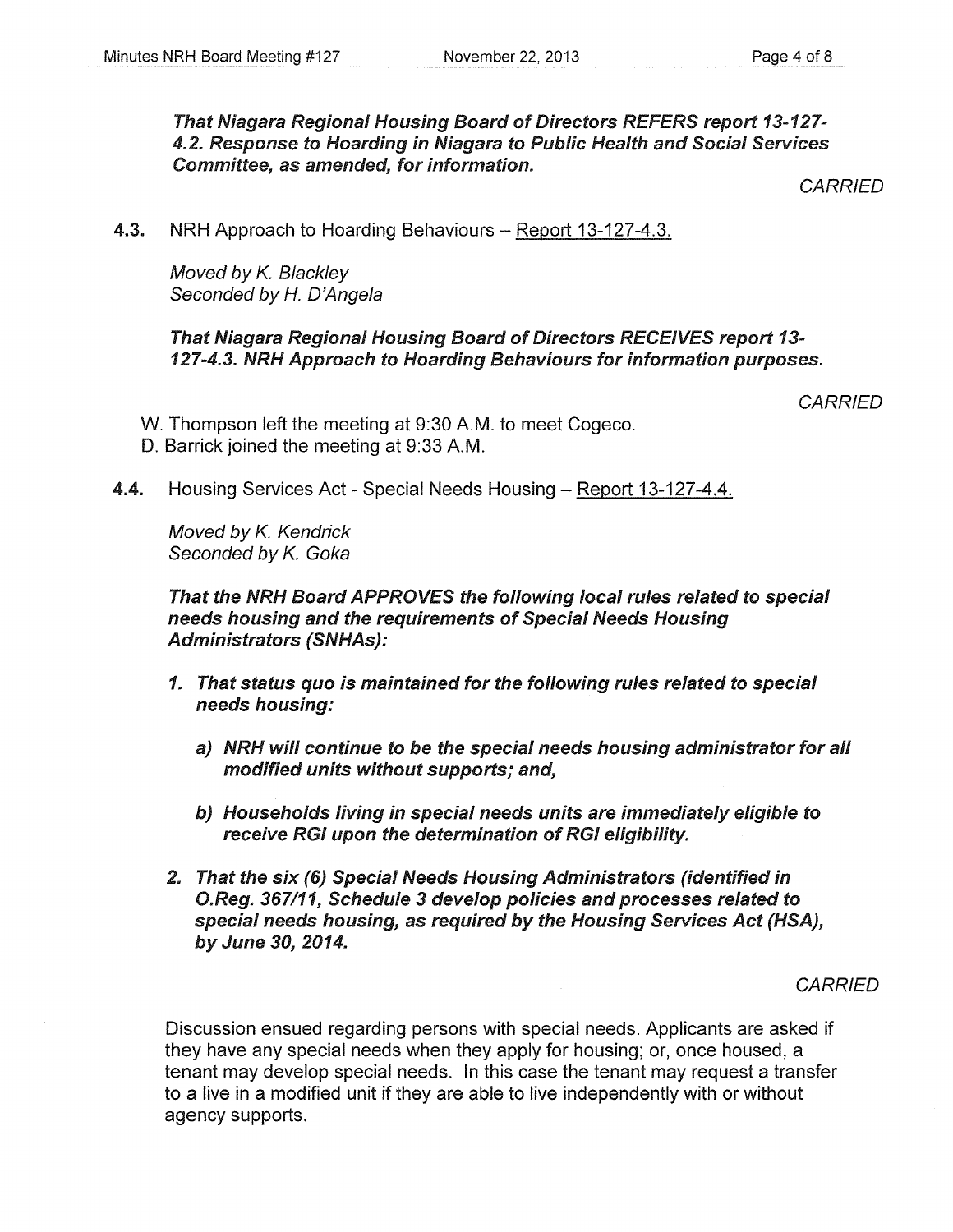If the tenant wants to remain in their unmodified unit, light modifications such as grab bars, door openers and ramps can be installed. However, space limitations and renovation costs can limit the amount of modification that can be undertaken. Wheelchair accessibility is particularly difficult in older buildings as there isn't sufficient space for turning circles.

Staff was directed to develop guidelines for tenants requiring modified units after moving into an unmodified unit so they are aware of the process.

Action by: M. Maclellan

#### Recess 9:50A.M.

All agreed to recess and proceed to the Atrium for the National Housing Day event.

#### Reconvene 10:33 A.M.

Meeting came to order with same attendees as prior to recess.

4.5. Housing Services Act Local Areas of Flexibility-Appeal Committee – Report 13-127-4.5.

Moved by K. Blackley Seconded by K. Goka

That the NRH Board APPROVES the following local rules related to housing provider appeals:

- 1. That status quo be maintained, where housing providers are delegated full responsibility for hearing appeals (reviews) from their residents;
- 2. That housing providers be required to establish an Appeal Committee and develop appropriate policies related to processes, procedures, and training requirements, in compliance with the Housing Services Act (HSA);
- 3. That appeals from housing provider residents, related to RGI eligibility, RGI payable, and special needs eligibility be heard by the NRH Appeal Committee, in exceptional cases only, where the housing provider or special needs housing administrator has not established a proper Appeal Committee, in compliance with the HSA; and,
- 4. That the NRH Appeal Committee's Term of Reference be amended accordingly.

**CARRIED** 

#### 5. New Business

There were no requests to add new business.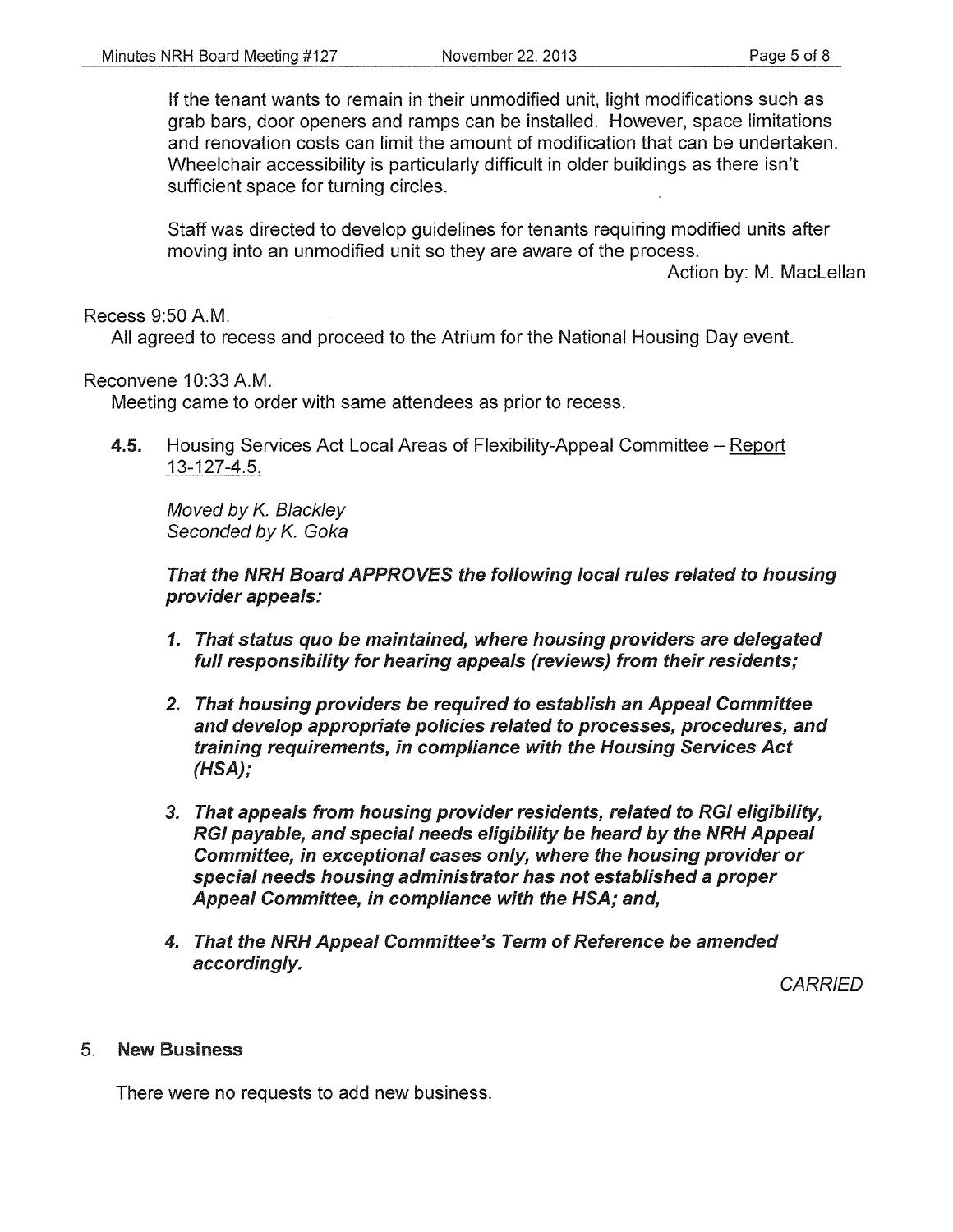## 6. General Manager's Report

6.1. Financial Statements as at October 31, 2013 – Report 13-127-6.1.

Financial Statements were distributed.

Moved by D. Barrick Seconded by *T.* Rigby

That the NRH Board of Directors APPROVES the financial statements as at October 31, 2013.

**CARRIED** 

6.2. Grant for Fitch Street Development

NRH has been advised that it was successful in obtaining a very competitive FMC Feasibility grant in the amount of \$175,000. Additionally there will be three more opportunities to receive very low interest (1%) grants in December, March and June. This will allow more RGI units at the new Fitch Street site.

7. Closed Session - 10:40 A.M.

Moved by D. Barrick Seconded by K. Blackley

#### That the NRH Board of Directors move into closed session to receive information of a confidential nature regarding Security of the Property of the Municipality or Local Board and personal matters about an identifiable individual(s), including municipal or local board employees.

*CARRIED* 

M. Fearnside, M. Maclellan and D. Woiceshyn left the room.

7.3. Appointment of New Director to the NRH Board – Report IC 13-127-7.3.

Moved by D. Barrick Seconded by B. Carroll

That the Board of Directors APPROVES the recommendations in report IC 13-127-7.3. Appointment of New Directors to NRH Board.

**CARRIED** 

K. Chislett left, M. Fearnside, M. Maclellan and D. Woiceshyn returned to the meeting at 10:19 A.M.

7.1. Scattered Unit Portfolio - Niagara Falls - Report IC 13-127-7.1.

A. Swigger joined the meeting at 11:03 A.M.

W. Thompson returned to the meeting at 11:15 A.M.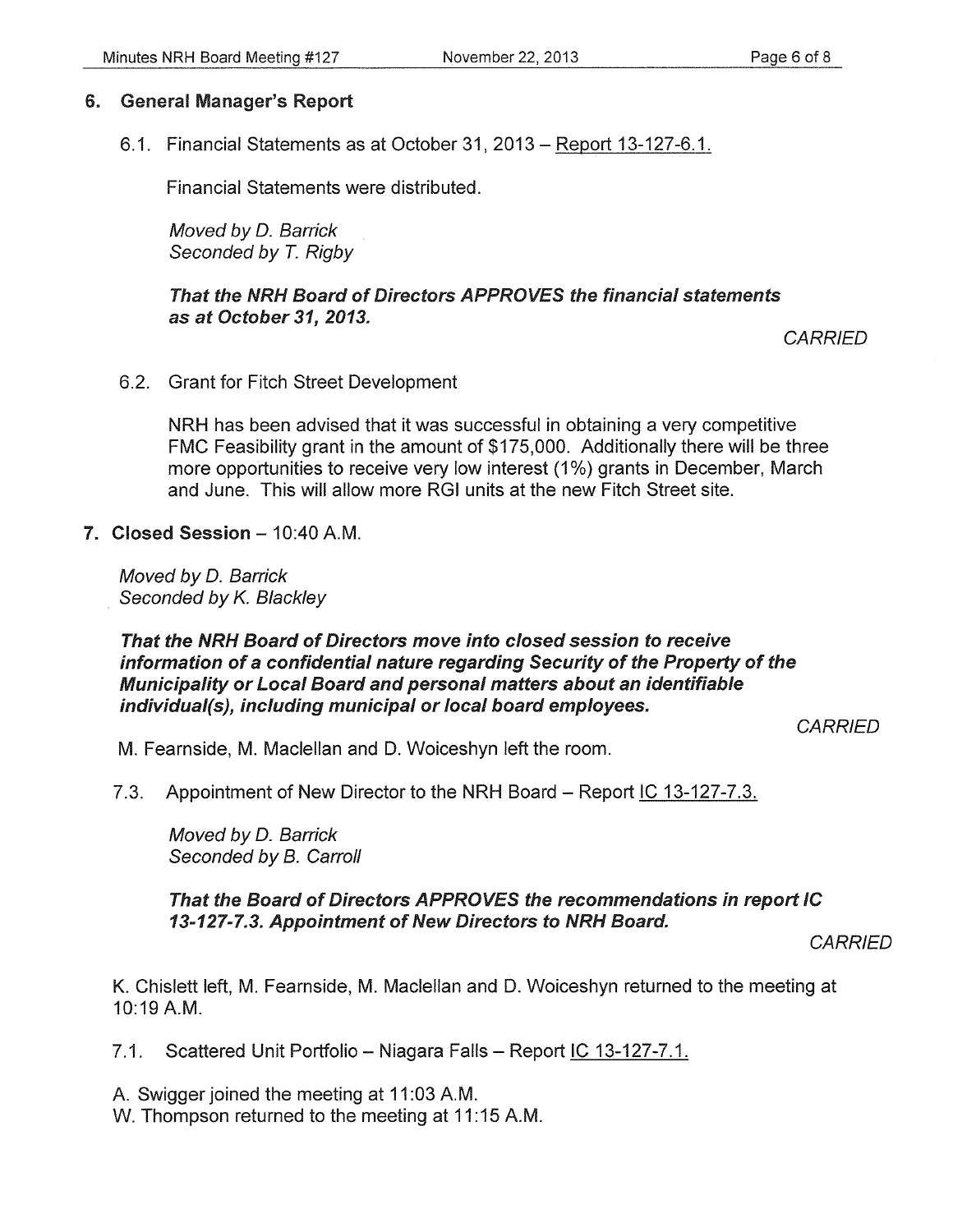Moved by K. Blackley Seconded by *H.* D'Angela

That the Niagara Regional Housing Board APPROVES the recommendations in report IC 13-127-7.1., Scattered Unit Portfolio-Niagara Falls.

**CARRIED** 

7.2. Scattered Unit Portfolio- Fort Erie- Report IC 13-127-7.2.

Moved by K. Kendrick Seconded by B. Carroll

- 1. That the Board of Directors APPROVES the recommendations in report IC 13-127-7.2. Scattered Unit Portfolio- Fort Erie; and,
- 2. That an UPDATE be provided in 2 years time.

**CARRIED** 

Action by; M. Maclellan

11 :30 A.M. With the exception of the L. Beckwith and V. Amato all staff left the meeting.

7.4. Housing Provider

Moved by *T.* Rigby Seconded by H. D'Angela

That the Board of Directors APPROVES:

- 1. A letter be sent to the Housing Provider Board; and,
- 2. A brief letter be sent to the Councillor advising the matter was investigated and there were no concerns;
- 3. The Chair sign both letters; and
- 4. A copy of letters be provided to Directors in the next board package.

### **CARRIED**

Staff was directed to prepare a report on how NRH staff and Board should communicate information and who is entitled to receive information, in what manner/process.

Action by: L. Beckwith

7.a. 11:57 A.M. Moved by D. Barrick Seconded by K. Blackley

That the NRH Board of directors rise with report.